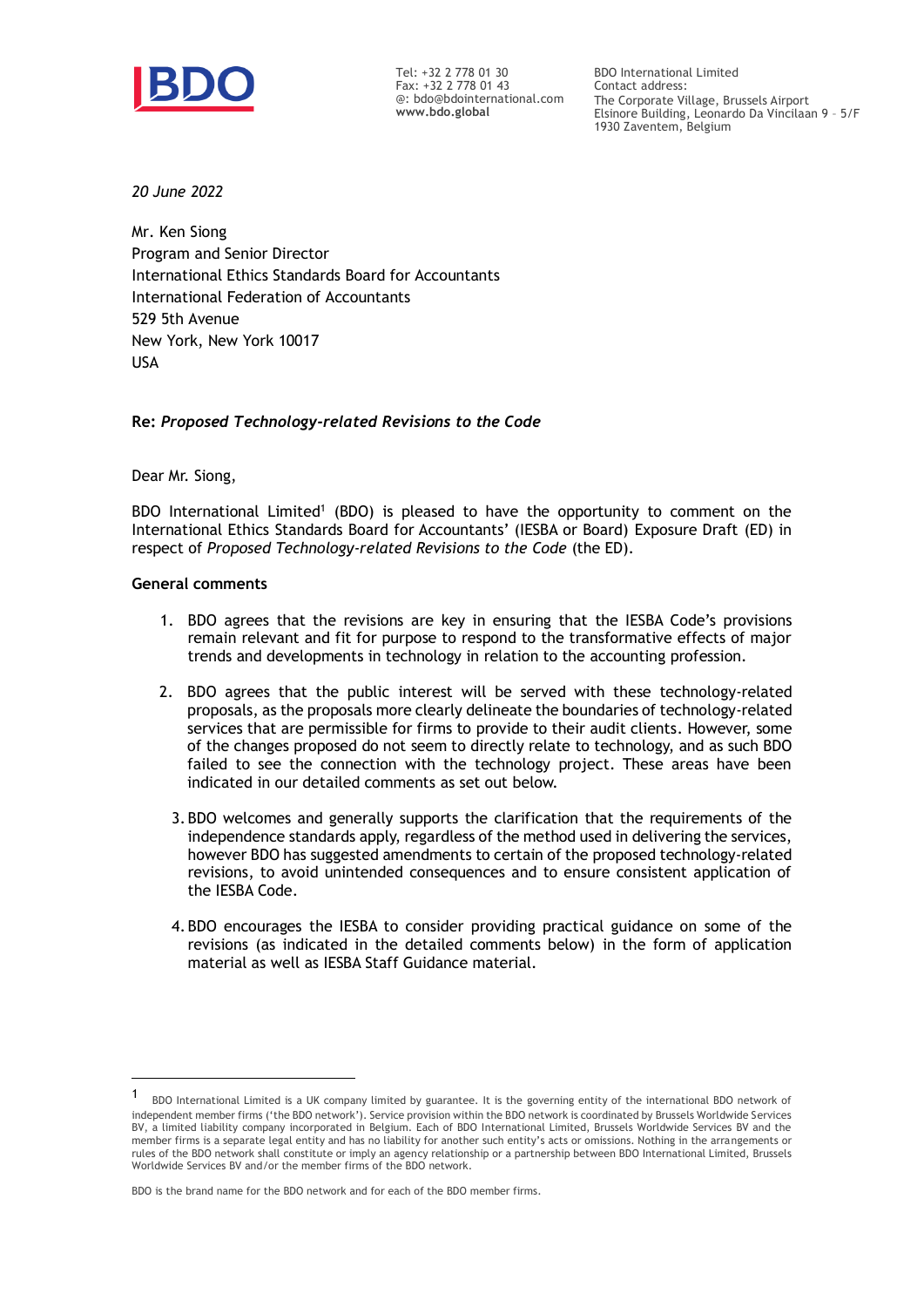# **Responses to Specific Questions**

# *A. Request for Specific Comments and Responses*

*Technology-related Considerations When Applying the Conceptual Framework*

- 1. Do you support the proposals which set out the thought process to be undertaken when considering whether the use of technology by a PA might create a threat to compliance with the fundamental principles in proposed paragraphs 200.6 A2 and 300.6 A2? Are there other considerations that should be included?
- 5. BDO supports the need to set out the thought process to be undertaken when considering whether the use of technology by a Professional Accountant (PA) might create a threat to compliance with the fundamental principles. However, BDO is of the view that the process as outlined in proposed paragraphs 200.6 A2 and 300.6 A2 does not clearly link the considerations to the threats to compliance with the fundamental principles.
- 6. BDO suggests that the considerations listed in proposed paragraph 200.6 A2 and 300.6 A2 be aligned to the last bullet in concluding on the threat that might be created to clarify how these translate into specific threats to compliance with the fundamental principles.

*Determining Whether the Reliance on, or Use of, the Output of Technology is Reasonable or Appropriate for the Intended Purpose*

- 2. Do you support the proposed revisions, including the proposed factors to be considered, in relation to determining whether to rely on, or use, the output of technology in proposed paragraphs R220.7, 220.7 A2, R320.10 and 320.10 A2? Are there other factors that should be considered?
- 7. BDO is generally supportive of the proposed revisions, including the proposed factors to be considered, in relation to determining whether to rely on, or use, the output of technology in proposed paragraphs R220.7, 220.7 A2, R320.10 and 320.10 A2.
- 8. Proposed paragraph 220.7 A2 and corresponding 320.10 A2 includes a consideration relating to the reputation of the developer of the technology. BDO's view is that reputation is not necessarily a reliable measure of the quality of technology because the evaluation of reputation is subjective and somewhat unreliable without the performance of a due diligence. Indeed, focusing on the reputation of the developer may cause a PA to underestimate the importance of other, more objective, factors in this analysis.
- 9. While we concur that a bad reputation may impact whether reliance on the output of technology is reasonable, BDO suggests that the proposed revisions clarify how the reputation of the software developer is assessed and how this factor impacts software developers where it is not possible to assess their reputation.
- 10. Proposed paragraph 320.10 A2 includes a factor relating to the PA's ability to understand the output from the technology for the context in which it is to be used. BDO is of the view that this factor should be expanded to clarify that either the PA has the ability to understand or has access to knowledge, skills and experience required to obtain an understanding.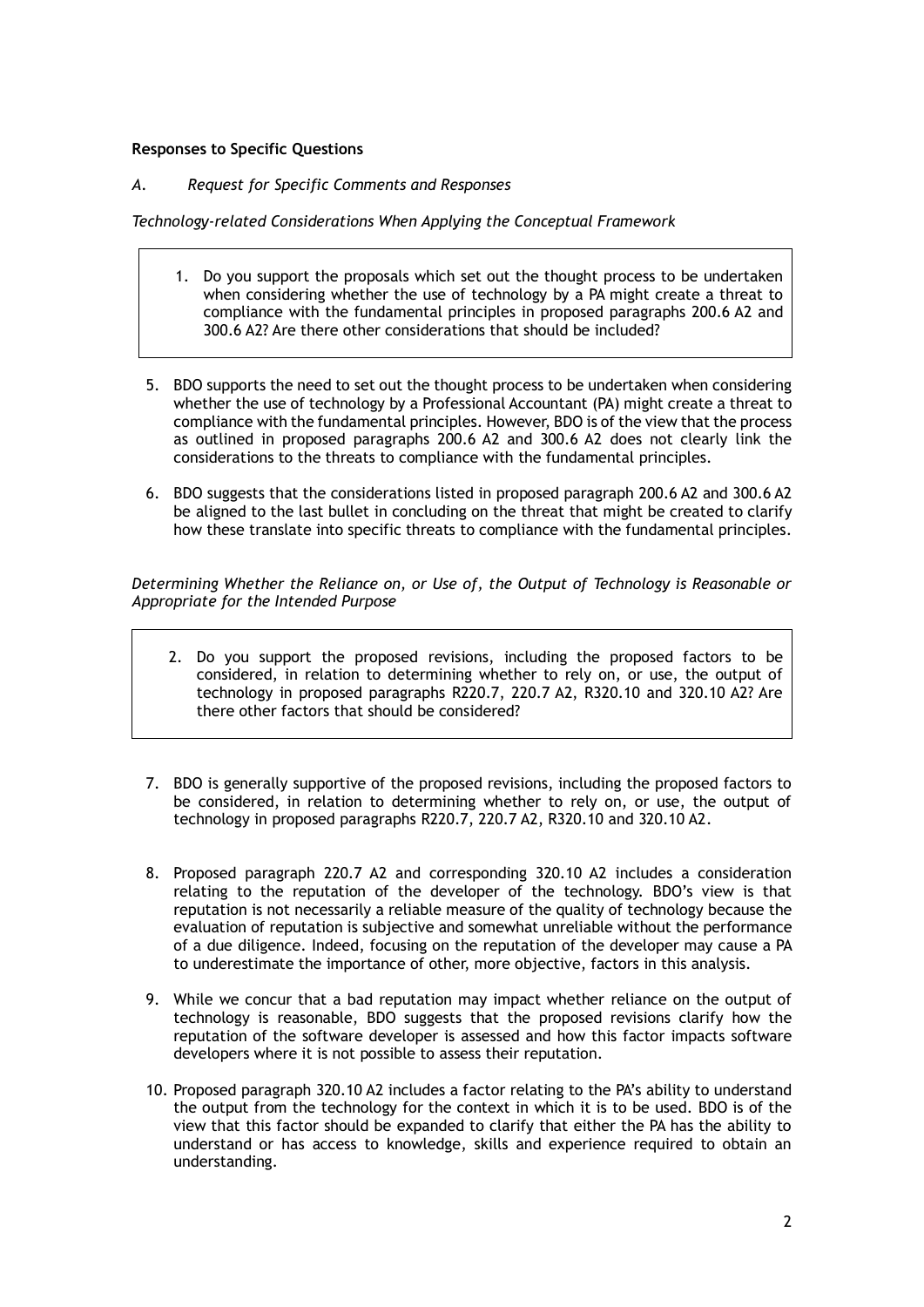11. With reference to proposed paragraph 220.7 A3, BDO believes that this proposed application material should clarify that when the PA does not have the required expertise to determine whether reliance can be placed, they have access to the knowledge, skills and experience needed to assist to PA in making such a determination.

*Consideration of "Complex Circumstances" When Applying the Conceptual Framework*

- 3. Do you support the proposed application material relating to complex circumstances in proposed paragraphs 120.13 A1 to A3?
- 12. BDO acknowledges and supports IESBA's intention to provide more guidance to PAs on the navigation of complex circumstances and we agree that this is not a new phenomenon specific to technology, as indicated in paragraph 23 of the explanatory memorandum. However, BDO's view is that the proposed guidance provided on complex circumstances in proposed paragraph 120.13 A1 – A3 states the obvious, is not useful and will have little to no impact on the PA's approach to these circumstances.
- 13. Furthermore, "complex circumstances" is not defined. The distinction between "complex", "difficult" and "complicated" is also not clear. This may result in inconsistent application in practice.
- 14. "Complex" is a relative term and the interpretation of circumstances being complex will vary depending on the individual PA's background, skills, and training as well as experience. Whilst BDO does not object to this inclusion, we do not consider these proposed paragraphs to add value nor provide useful guidance in the management of said "complex" circumstances.
- 15. In terms of practical application, proposed paragraphs 120.13 A1-A3 create difficult reading in that it is not clear what the IESBA Code requires from PAs. While BDO supports the inclusion of examples in the IESBA Code to aid in the management of complex circumstances, BDO does not believe that the current proposed application material is practical enough to guide a PA in managing these circumstances nor to facilitate consistent application thereof and therefore does not view the inclusion of this paragraph as valuable.
- 16. BDO suggests that "complex circumstances" be clearly defined in the IESBA Code, including outlining elements, variables and assumptions that make a circumstance complex. This clarity will aid in consistent application and make the mitigating factors listed in proposed paragraph 120.13 A3 more practical to apply.
- 17. Furthermore, BDO recommends that the IESBA compliment the proposed revisions with Staff Guidance that clearly shows the link between technology and complex circumstances, including illustrative examples to demonstrate what is expected of the PA in these circumstances.
	- 4. Are you aware of any other considerations, including jurisdiction-specific translation considerations (see paragraph 25 of the explanatory memorandum), that may impact the proposed revisions?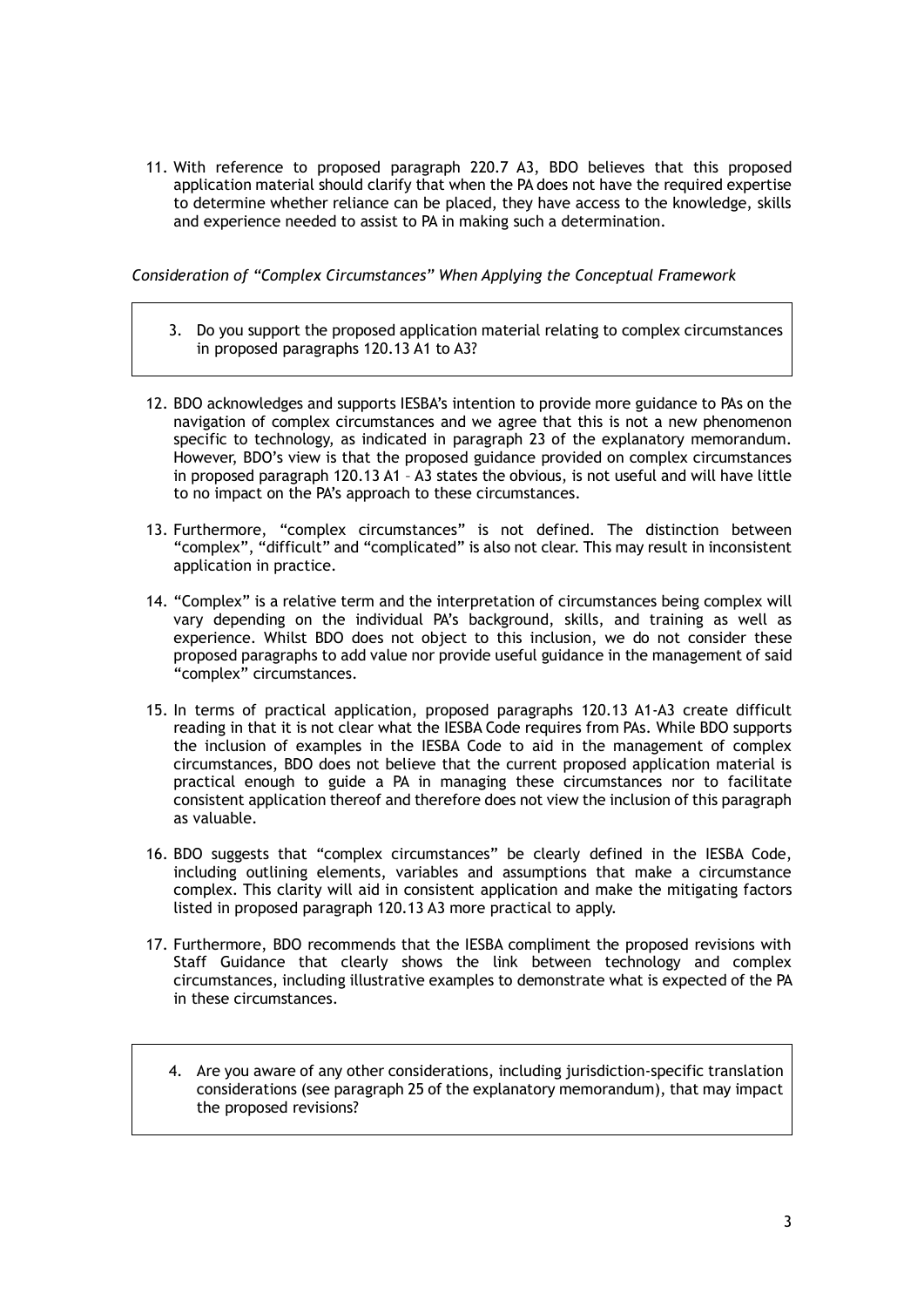18. The translation of "complex" raises concerns. As outlined in paragraph 13 above, the difference between "complex", "difficult" and "complicated" is not clear and these terms could be used interchangeably in various languages. A clear definition of complex circumstances will assist in addressing this challenge.

*Professional Competence and Due Care*

- 5. Do you support the proposed revisions to explain the skills that PAs need in the digital age, and to enhance transparency in proposed paragraph 113.1 A1 and the proposed revisions to paragraph R113.3, respectively?
- 19. BDO agrees that technology gives rise to potential threats to the fundamental principles and supports the need to explain the skills that PAs need in the digital age, as well as the need to enhance transparency.
- 20. For a PA to demonstrate professional competence as required by section 113 of the IESBA Code, the PA is required to be competent in all skills contained in the International Educational Standards (IES). BDO questions why the IESBA Code would then only highlight three of these skills, namely interpersonal, communication and organisational skills in 113 A1 (b). BDO recommends that is it more appropriate for the IESBA Code to contain a general reference to the three broad categories outlined by the IES, being the standards that prescribes the competency framework for PA, namely:
	- a. Technical Competence
	- b. Professional Skills
	- c. Professional Values, Ethics and Attitudes.
- 21. BDO encourages the IESBA to develop implementation guidance to make it clear that the proposed revisions contained in paragraph 113.A1 aim to highlight the professional competencies needed to interpret and apply the results of tasks completed using technology and that these proposed revisions build on the role and mindset revisions.
	- 6. Do you agree with the IESBA not to include additional new application material (as illustrated in paragraph 29 of the explanatory memorandum) that would make an explicit reference to standards of professional competence such as the IESs (as implemented through the competency requirements in jurisdictions) in the Code?
- 22. BDO notes the IESBA's decision to not include reference to the IES. BDO agrees that it is not appropriate to reference specific skills required, for example technical skills but we are of the view that it is appropriate to include a general reference to the three broad categories outlined by the IES, as indicated in paragraph 20 above.
- 23. BDO further suggests that IESBA Staff guidance will be a useful aid to identify specific skills applicable to a PAs situation as well as assessing the competence level when complying with proposed paragraph 113.1 A1.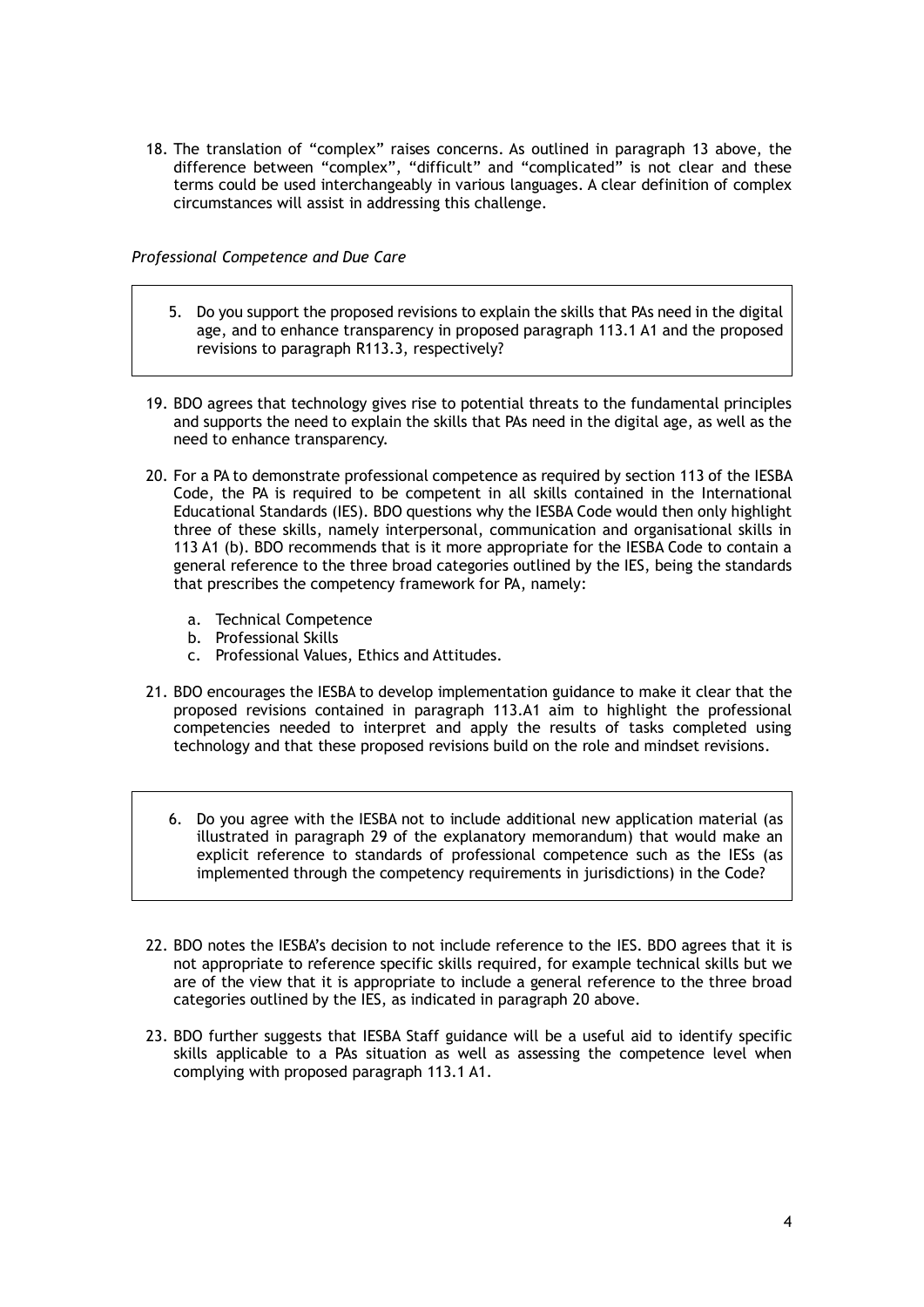- 7. Do you support (a) the proposed revisions relating to the description of the fundamental principle of confidentiality in paragraphs 114.1 A1 and 114.1 A3; and (b) the proposed Glossary definition of "confidential information?"
- 24. BDO supports the proposed revisions relating to the description of the fundamental principle of confidentiality in paragraphs 114.1 A1 and 114.1 A3 as well as the proposed Glossary definition of "confidential information".
- 25. With reference to proposed paragraph 114.1 A1, which requires the PA to take appropriate action to secure information, BDO's view is that the minimum acceptable action required by the PA in terms of securing the information is not clearly stipulated and consistent application of this provision would be challenging.
- 26. To this end, BDO suggests that the proposed revisions clarify the minimum acceptable action required by the PA in terms of securing the information either through additional application material or IESBA Staff Guidance material.
	- 8. Do you agree that "privacy" should not be explicitly included as a requirement to be observed by PAs in the proposed definition of "confidential information" in the Glossary because it is addressed by national laws and regulations which PAs are required to comply with under paragraphs R100.7 to 100.7 A1 of the Code (see subparagraph 36(c) of the explanatory memorandum)?
- 27. BDO agrees that "privacy" should not be explicitly included as a requirement to be observed by PAs in the proposed definition of "confidential information" in the Glossary for the reasons outlined in paragraph 36 (c) of the explanatory memorandum.

*Independence (Parts 4A and 4B)*

- 9. Do you support the proposed revisions to the International Independence Standards, including:
	- a) The proposed revisions in paragraphs 400.16 A1, 601.5 A2 and A3 relating to "routine or mechanical" services.
	- b) The additional proposed examples to clarify the technology-related arrangements that constitute a close business relationship in paragraph 520.3 A2. See also paragraphs 40 to 42 of the explanatory memorandum.
	- c) The proposed revisions to remind PAs providing, selling, reselling or licensing technology to an audit client to apply the NAS provisions in Section 600, including its subsections (see proposed paragraphs 520.7 A1 and 600.6).
- *a) Routine and Mechanical services*
- 28. BDO supports the proposed revisions in paragraphs 601.5 A2 and A3 relating to "routine and mechanical" services in clarifying that the principles contained in the IESBA Code apply regardless of whether the services are provided by a person or technology employed by the firm.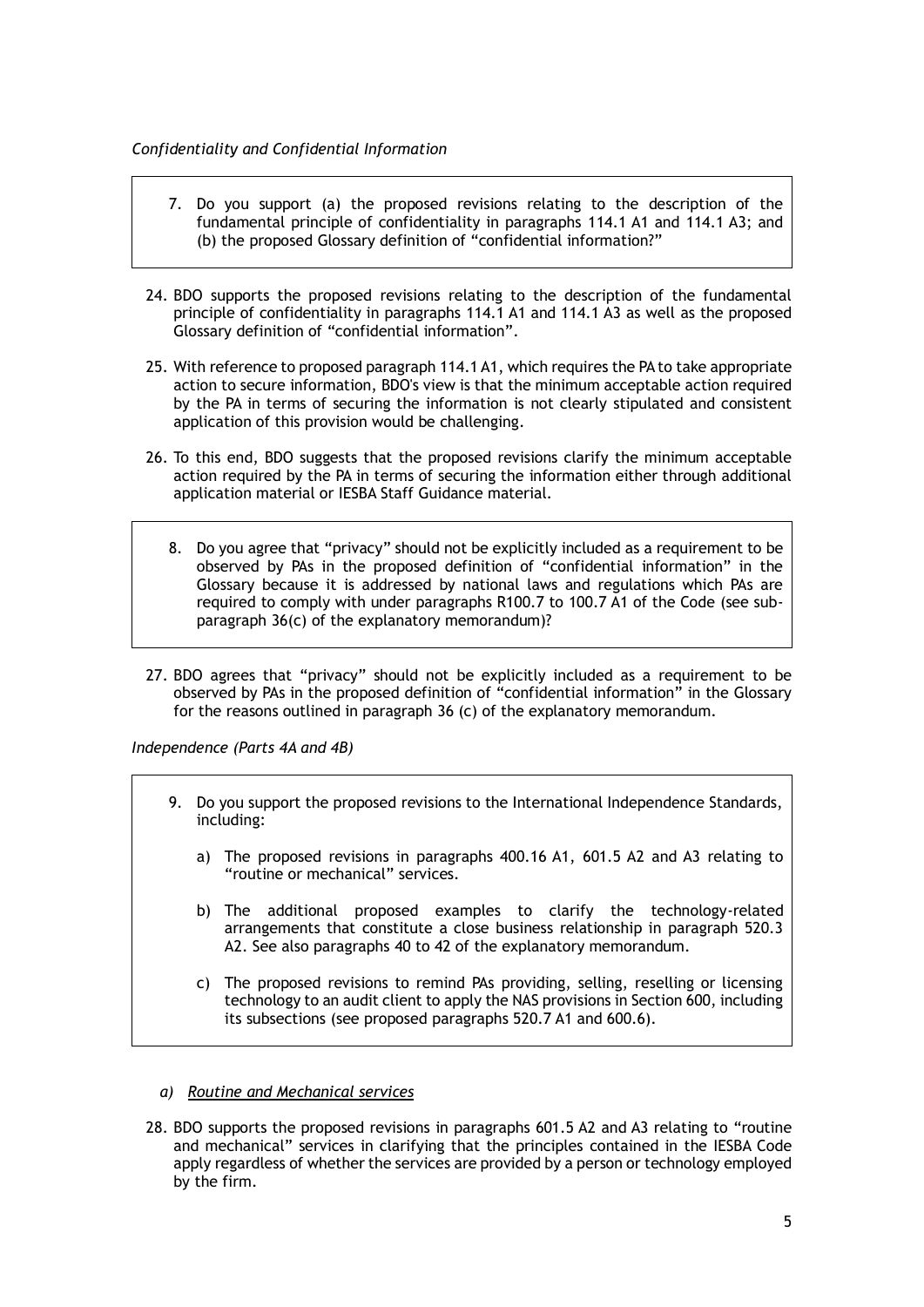- 29. With respect to proposed paragraph 400.16 A1, BDO does not see the link to "routine or mechanical". This proposed addition rather addresses manual or automated services in clarifying that even when non-assurance services provided by the PA are automated, the prohibition relating to management responsibility applies. While we do not object to the proposed addition, if this is not the intention, BDO encourages the IESBA to review the wording.
- 30. BDO questions whether it is appropriate to include "how the technology functions" contained in proposed paragraph 601.5 A2 as a consideration as this does not result in a definitive answer as to whether the services would be routine or mechanical.
- 31. Furthermore, the factor "how technology functions" could be interpreted as a factor for considering whether the services are manual or automated and not in determining whether the service is routine or mechanical.
- 32. To this end, BDO suggests that proposed paragraph 601.5 A2 be deleted and the wording of proposed paragraph 601.5 A1 be amended as follows:

Accounting and bookkeeping services, whether manual or automated that are routine or mechanical:

33. BDO questions why similar revisions were not proposed to 602.3 A1. To this end, BDO recommends that the wording of this paragraph be amended as follows:

Such services, whether manual or automated, require little to no professional judgment and are clerical in nature.

### *b) Close business relationship*

- 34. BDO supports the additional proposed examples to clarify the technology-related arrangements that constitute a close business relationship in paragraph 520.3 A2.
- 35. Having said that, BDO believes that the existence of a business relationship between the firm and the client purchasing the technology will depend on an agreement between the firm and the said client relating to the transaction. In cases where the agreement is solely between the third-party provider and the client, BDO believes this will not constitute a business relationship. Application material to explain this will be useful.
- 36. As part of future amendments to the IESBA Code, BDO suggests that a definition of "business relationship" be added to the IESBA Code to clarify what constitutes a business relationship to support the consistent application of the IESBA Code.
	- *c) Applicability of NAS provisions*
- 37. BDO supports the proposed revisions to remind PAs providing, selling, reselling or licensing technology to an audit client to apply the NAS provisions in Section 600, including its subsections. Having said that, BDO recommends expanding the proposed provisions of the IESBA Code specifically as it relates to reselling as explained in paragraphs 38 to 40 below.

#### **Reselling**

38. No definition was proposed for "reselling". BDO believes that a definition of "reselling" is important, especially in the light of paragraph 39 of the explanatory memorandum, which indicates that the intent of IESBA is to include instances when reselling consist of a "pass-through" of products developed by third parties to audit clients with no other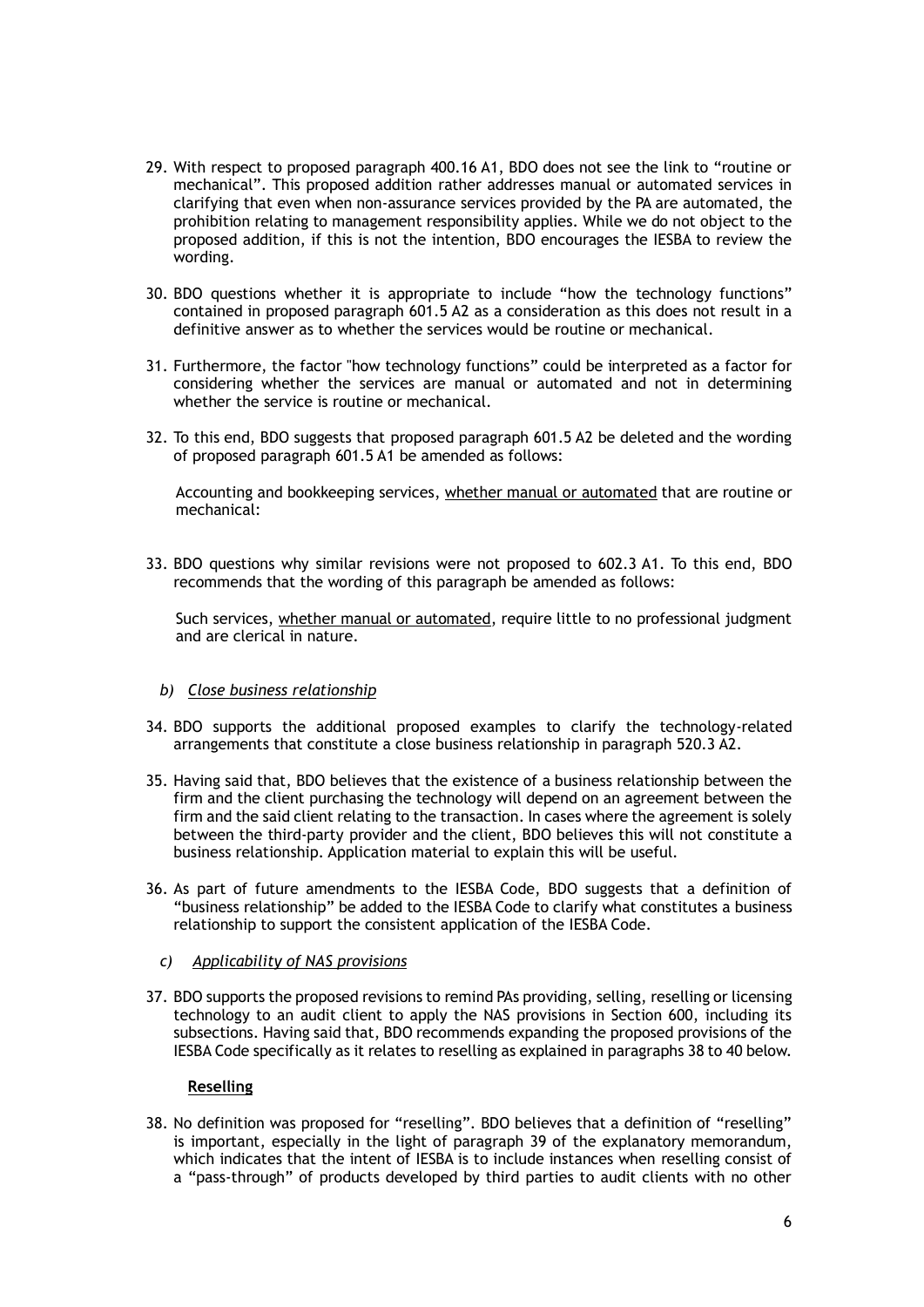services attached or could also combine ancillary/ associated services provided by the firm or a network firm with the product being resold.

- 39. For the definition of "reselling", BDO also believes that it would be important to consider any commission that might be received and how a lack of compensation would impact whether the act constitute "reselling".
- 40. More clarity is requested on how the self-interest threat will result from the reselling of the technology, where the firm is not a party in the transaction between the third-party technology provider and the client.

# **Advice and recommendations**

41. BDO believes that additional guidance relating to circumstances when a firm only provides advice and recommendations to an audit client regarding the purchasing of technology, without being a party in the transaction will be useful.

### *Prohibition of services*

- 10. Do you support the proposed revisions to subsection 606, including:
	- a) The prohibition on services in relation to hosting (directly or indirectly) of an audit client's data, and the operation of an audit client's network security, business continuity and disaster recovery function because they result in the assumption of a management responsibility (see proposed paragraph 606.3 A1 and related paragraph 606.3 A2)?
	- b) The withdrawal of the presumption in extant subparagraph 606.4 A2(c) and the addition of "Implementing accounting or financial information reporting software, whether or not it was developed by the firm or a network firm" as an example of an IT systems service that might create a self-review threat in proposed paragraph 606.4 A3?
	- c) The other examples of IT systems services that might create a self-review threat in proposed paragraph 606.4 A3?
- *a) Hosting an audit client's data*

### **Hosting**

- 42. BDO supports the prohibition on services in relation to the operation of an audit client's network security, business continuity and disaster recovery function because these services result in the assumption of a management responsibility.
- 43. With respect to services provided in relation to hosting an audit client's data, BDO is not supportive of an outright prohibition for the reasons outlined below.
- 44. Paragraph 8 of the explanatory memorandum states that the proposed technology-related revisions to the extant IESBA Code have been developed in a principles-based manner in order to preserve the relevance of the IESBA Code as technology evolves. BDO believes that the outright prohibition of hosting of audit client's data is not aligned to the principles-based nature of the IESBA Code.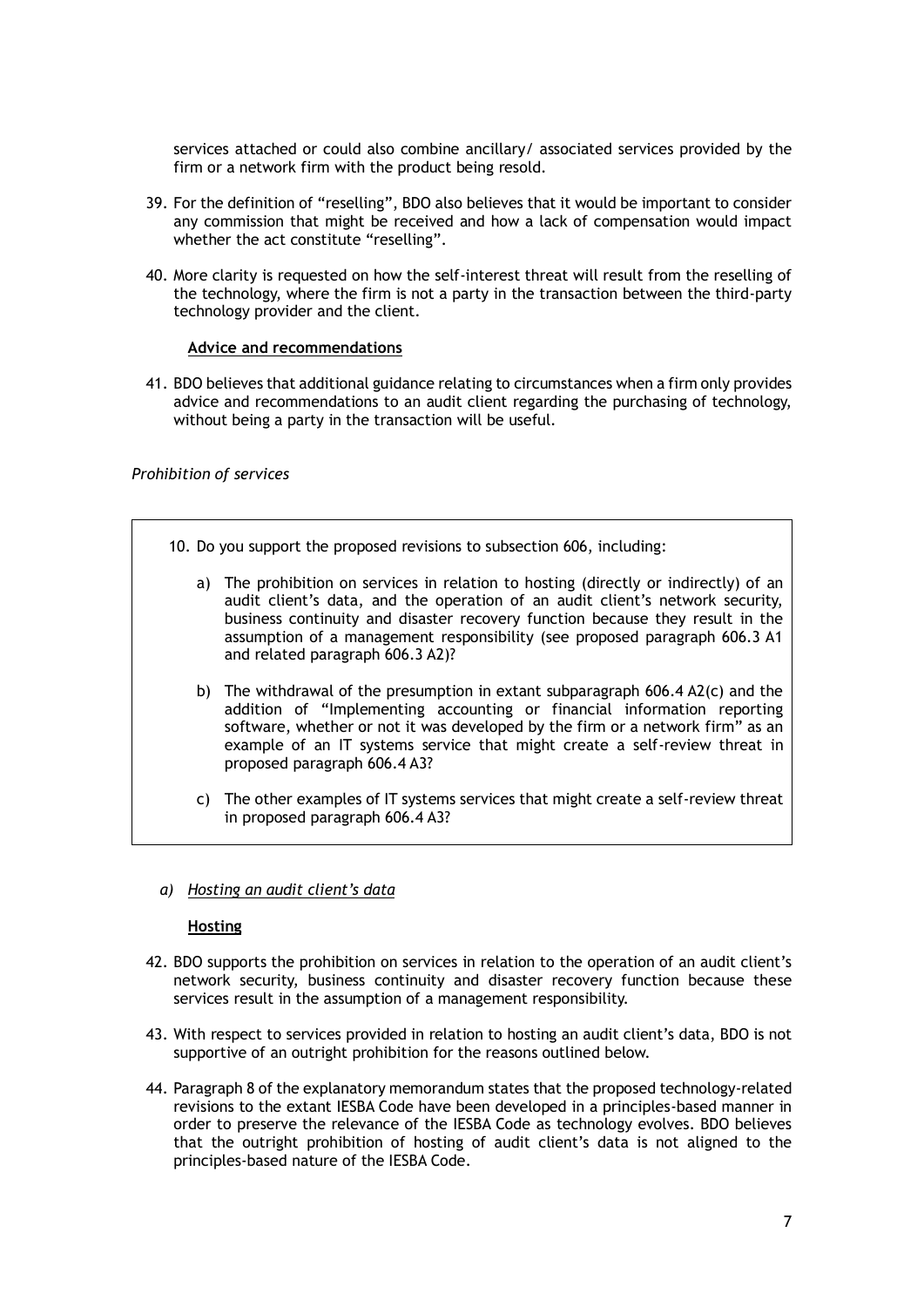- 45. The concept "hosting of an audit client's data" is undefined and therefore open to interpretation. This will result in inconsistent application of the proposed requirements. BDO's view is that the IESBA Code should provide an enabler to understand where the provision of hosting services starts and stops.
- 46. To this end, BDO recommends that the proposed revisions be expanded to include a definition of "hosting of an audit client's data".

**Data** 

- 47. The term "data" is undefined and broad in scope. Data can be easily copied, moved and reorganised. Data may consist of financial and/or non-financial data and certain data is more relevant to the audit and to management than other data. Data may be historic and have no relevance to the current audit or operations of the business.
- 48. BDO recommends that the proposed revisions be expanded to include a definition of "data", where the distinction between physical data assets such as secretarial records of the client and data in electronical format is considered, as well as clarify whether the IESBA intends to include financial and non-financial data in the scope of providing hosting services.
- 49. BDO questions whether the prohibition effectively addresses the threat that is created from providing hosting services to the audit client and is concerned that the proposed prohibition will give rise to unintended consequences, including inadvertent breaches of the IESBA Code.
- 50. BDO's view is that the IESBA Code should retain the principles-based approach and require the PA to consider the specific type of data being hosted, the method of hosting and the purpose of hosting the data in concluding whether management responsibility is assumed in hosting data of an audit client. Application guidance relating to each aspect that the PA is required to consider will be useful in achieving consistent application of the IESBA Code.

#### *b) Withdrawal of presumption*

- 51. BDO agrees that off-the-shelf programmes do not necessarily eliminate threats created by using technology, and therefore BDO supports the addition of "Implementing accounting or financial information reporting software, whether or not it was developed by the firm or a network firm" as an example of an IT systems service that might create a self-review threat in proposed paragraph 606.4 A3.
- 52. BDO is of the view that the presumption contained in extant subparagraph 606.4 A2(a) and (b) provides clear guidelines for PAs and allows for consistent application of the requirements across jurisdictions. The IESBA Code provides clear guidance on when a selfreview threat arises. BDO's view is that extant paragraphs 606.4 A2 (a) and (b) provide useful guidance on when a self-review threat does not arise.
- 53. BDO suggests that the exemption would still be applicable to IT systems that have no impact on the internal controls over financial reporting nor the generation of information that forms part of the accounting records or financial statements.
- 54. To this end, BDO suggests that the presumption not be withdrawn, but rather be amended to elaborate on what would be acceptable services in the light of the addition in proposed paragraph 606.4 A3.